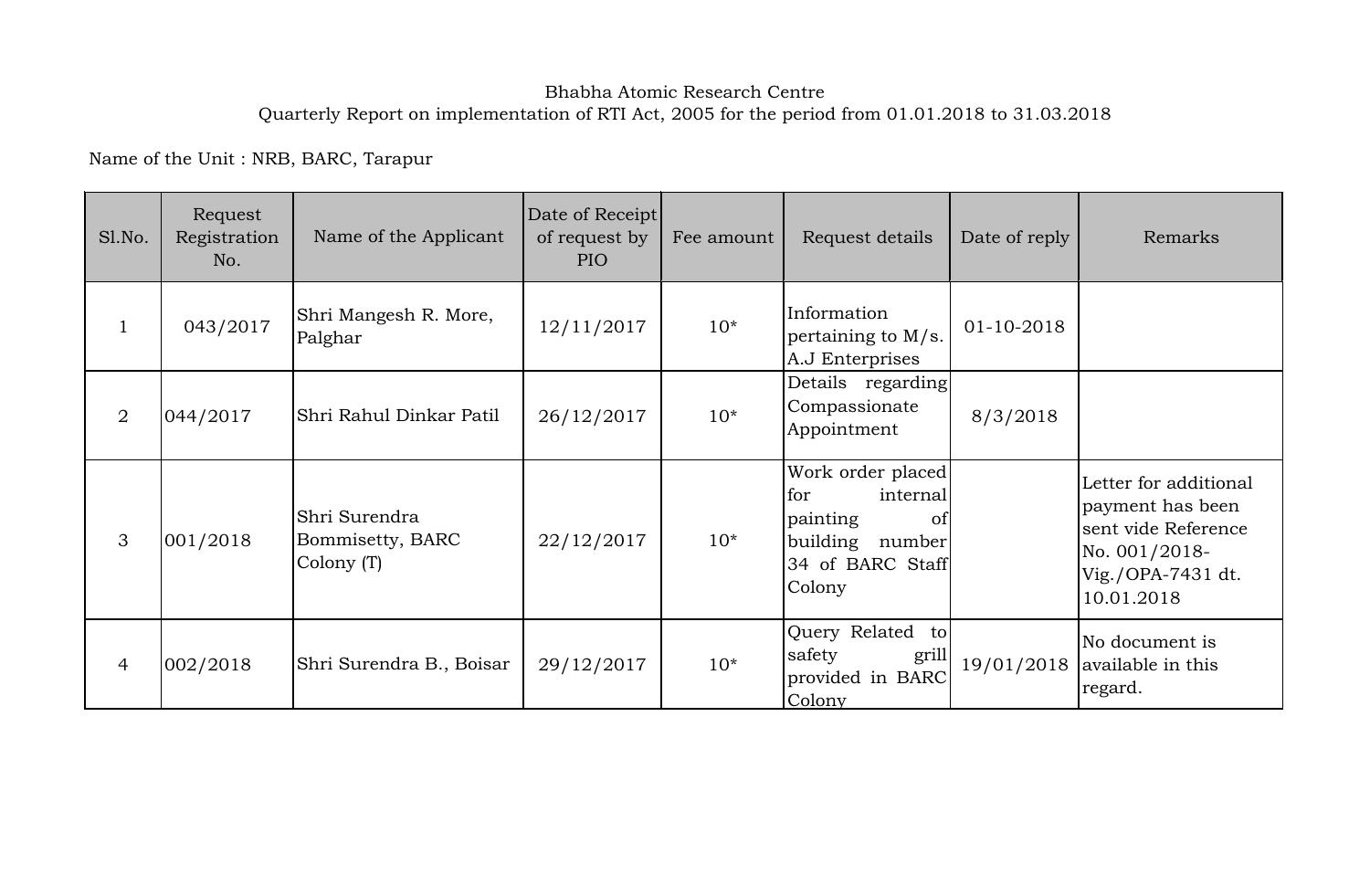| Sl.No.         | Request<br>Registration<br>No. | Name of the Applicant                 | Date of Receipt<br>of request by<br><b>PIO</b> | Fee amount | Request details                                                                                                                                                           | Date of reply | Remarks                                                                                                     |
|----------------|--------------------------------|---------------------------------------|------------------------------------------------|------------|---------------------------------------------------------------------------------------------------------------------------------------------------------------------------|---------------|-------------------------------------------------------------------------------------------------------------|
| $\overline{5}$ | 003/2018                       | Shri Sonu Kumar<br>Ashutoas, Vaishali | 29/12/2017                                     | $10*$      | regarding<br>Query<br>list<br>merit<br>of<br>Stipendiary<br>Trainee Category<br>Advt. 01/2016                                                                             | 01-04-2018    | Trasferred to BARC<br>(Mumbai) as not<br>pertaining to NRB (T)                                              |
| 6              | 004/2018                       | Shri Vangara C. Krishna               | 01-12-2018                                     | 10         | Information<br>regarding<br>the<br>previous papers of<br>recruitment<br>of<br>Scientific Officers<br>in BARC<br>Online<br>for<br>exam<br>Instrumentation<br><b>Branch</b> | 30/01/2018    | RTI transferred to<br>CPIO, BARC Mumbai<br>for further necessary<br>action.                                 |
| $\overline{7}$ | 005/2018                       | Shri Demin Damodar,<br>Kozhikode      | 14/01/2018                                     | 10         | Query<br>reg.<br>Gratuity<br>on<br>resignation                                                                                                                            |               | Information has been<br>provided vide note No.<br>24/01/2018 005/2018-Vig/opa-<br>18673 dated<br>24/01/2018 |
| 8              | 006/2018                       | Shri Rahul Chauhan                    | 19/01/2018                                     | 10         | Application made<br>to UPSC<br>during<br>bond period.                                                                                                                     | 6/2/2018      | The information has<br>been provided vide<br>Note No. 006/2018-<br>Vig/opa-27272 dated<br>06/02/2018        |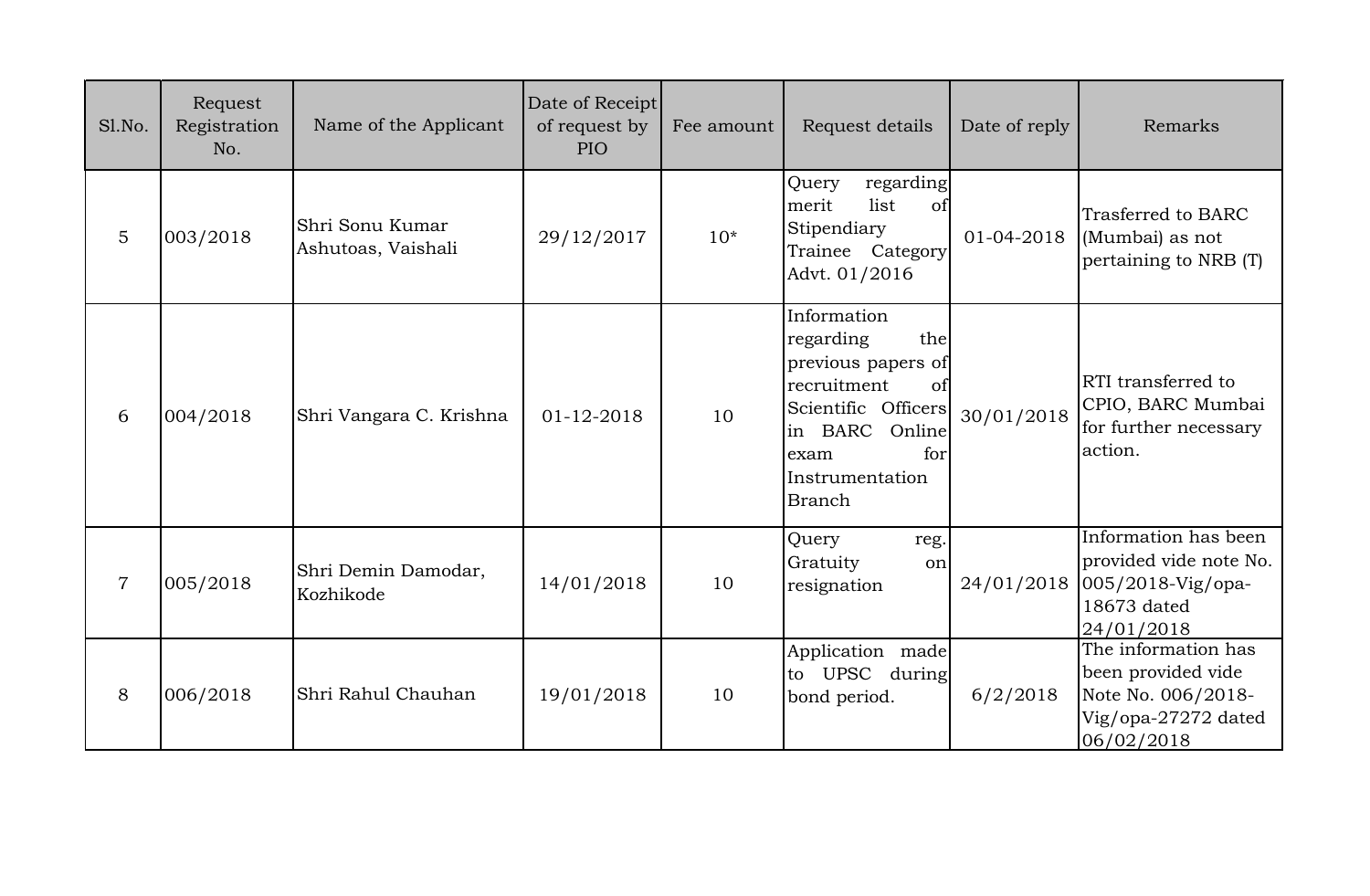| Sl.No. | Request<br>Registration<br>No. | Name of the Applicant           | Date of Receipt<br>of request by<br><b>PIO</b> | Fee amount     | Request details                                                                                                                                                                      | Date of reply | Remarks                                                                                                                                                                                                   |
|--------|--------------------------------|---------------------------------|------------------------------------------------|----------------|--------------------------------------------------------------------------------------------------------------------------------------------------------------------------------------|---------------|-----------------------------------------------------------------------------------------------------------------------------------------------------------------------------------------------------------|
| 9      | 007/2018                       | Shri Sandeep H. Vaidhya         | 18/01/2018                                     | $\overline{0}$ | Information<br>in<br>respect of<br>Shri.<br>R.M.<br>Bhalerao,<br>$T/F$ , NRB $(T)$                                                                                                   | 31/01/2018    | Applicant has been<br>replied vide Note no.<br>007/2018-Vig/OPA-<br>22719 dated<br>31.012018                                                                                                              |
| 10     | 008/2018                       | Shri Pradeep M,<br>Tamilnadu    | 25/01/2018                                     | 10             | Application<br>submitted<br>by<br>Shri. Munuswamy<br>R, against Advt.<br>No. 2.2000.RIII                                                                                             | 23/02/2018    | The copy of the<br>application contains<br>personal details which<br>is termed as personal<br>informaion which is<br>being protected from<br>being disclosed under<br>section $8(1)(j)$ of the<br>RTI Act |
| 11     | 009/2018                       | Shri Venkatesan R,<br>Tamilnadu | 01-02-2018                                     | 10             | Name<br>of<br>the<br>employees<br>who<br>directly<br>were<br>appointed<br>as<br>Scientific<br>in<br>Assistant<br>$\mathcal{C}$<br>BARC period from<br>01/05/2007<br>to<br>31/12/2007 | 12/2/2018     | Application disposed<br>on 12/02/2018                                                                                                                                                                     |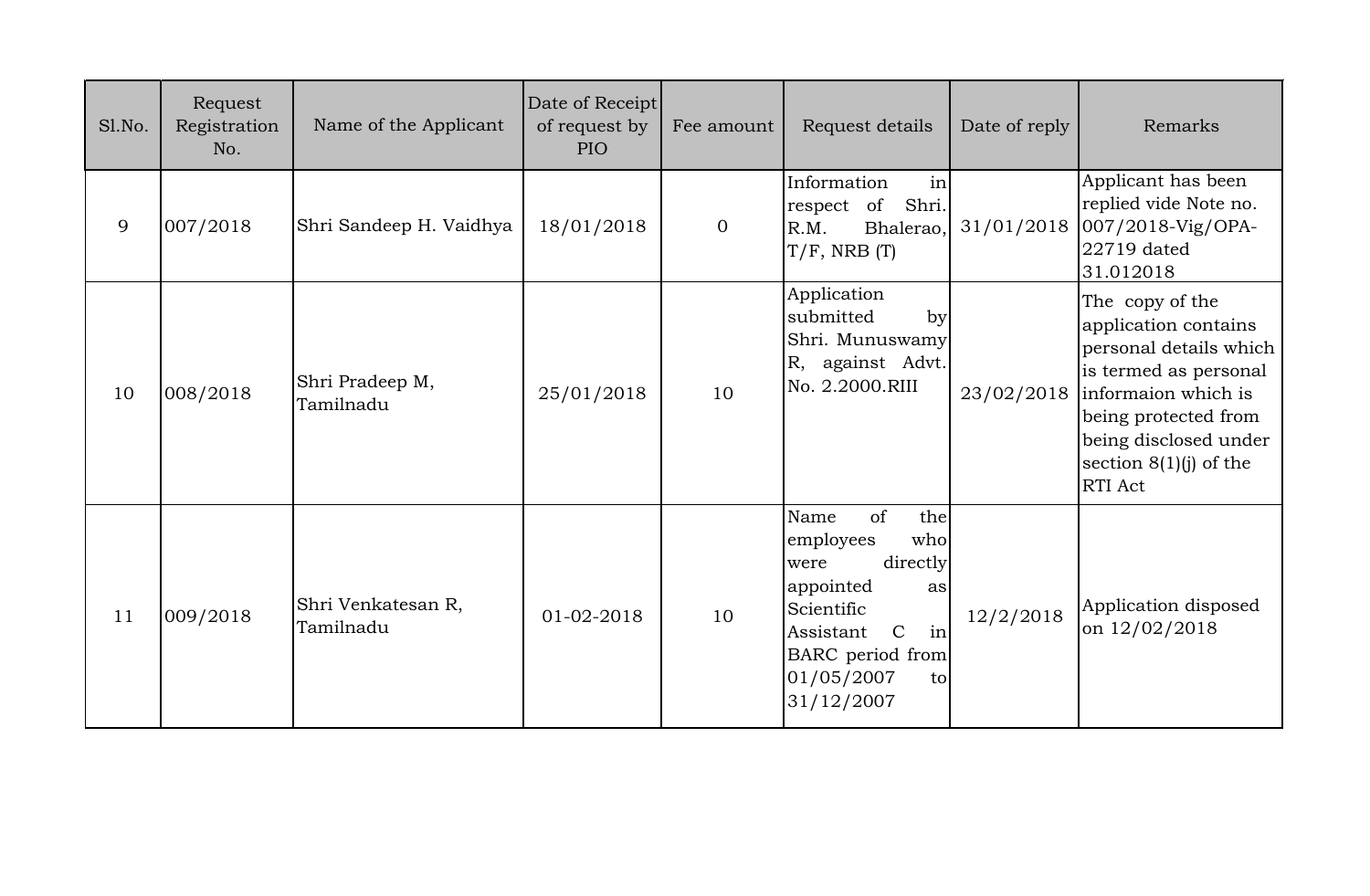| Sl.No. | Request<br>Registration<br>No. | Name of the Applicant                | Date of Receipt<br>of request by<br><b>PIO</b> | Fee amount | Request details                                                                                                                           | Date of reply | Remarks                                                                                                                     |
|--------|--------------------------------|--------------------------------------|------------------------------------------------|------------|-------------------------------------------------------------------------------------------------------------------------------------------|---------------|-----------------------------------------------------------------------------------------------------------------------------|
| 12     | 010/2018                       | Smt. Pushpalata A.<br>Pawar, Palghar | 29/01/2018                                     | 10         | Information<br>regarding<br>Compassionate<br>Appointment                                                                                  |               | Letter for additional<br>payment has been<br>sent vide Reference<br>No.<br>GSO(T)/Vig./2018/OP<br>A-28801 dt.<br>08.02.2018 |
| 13     | 011/2018                       | Shri Vikas Kumar, Buxar              | 02-05-2018                                     | 10         | Marks obtained in<br>Plant<br>Operator<br>$(CAT-II)$<br>Exam<br>Advt.<br>against<br>L000110005541<br>and reason for not<br>being selected | 7/2/2018      | Transferred to CPIO,<br><b>BARC</b> Mumbai                                                                                  |
| 14     | 012/2018                       | Shri Vijay K. Patil,<br>Palghar      | 6/2/2018                                       | 10         | List<br>of<br>Recruitment<br>$\sigma$<br>affected<br>Land<br>from<br>persons<br>Akkerpatti village,<br>Tarapur                            | 9/3/2018      | information provided<br>vide note no. 12/2018-<br>Vig/OPA-49963 dtd.<br>09/03/2018.                                         |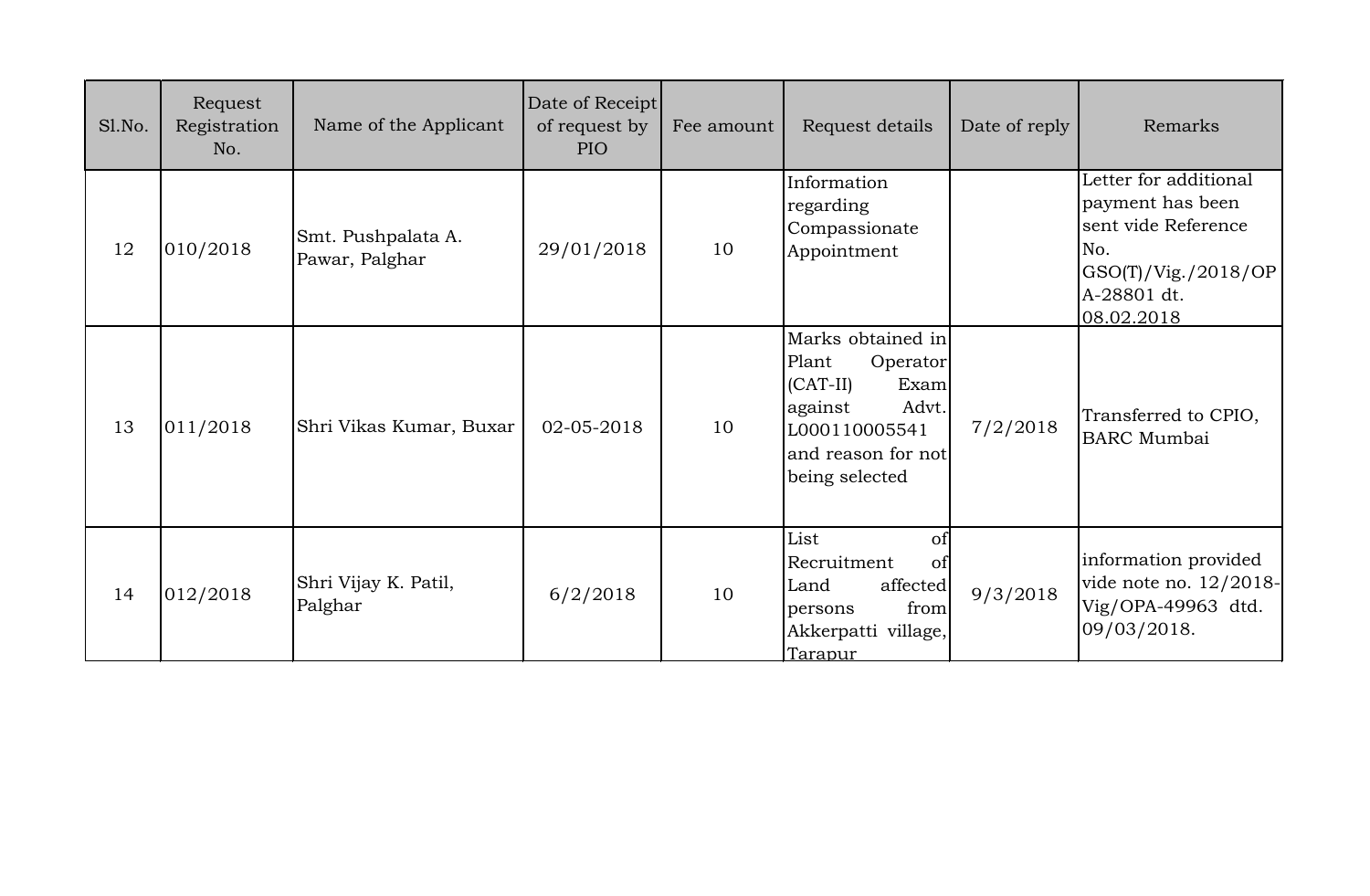| Sl.No. | Request<br>Registration<br>No. | Name of the Applicant                   | Date of Receipt<br>of request by<br><b>PIO</b> | Fee amount | Request details                                                                                         | Date of reply | Remarks                                                                                                                                                                                                                   |
|--------|--------------------------------|-----------------------------------------|------------------------------------------------|------------|---------------------------------------------------------------------------------------------------------|---------------|---------------------------------------------------------------------------------------------------------------------------------------------------------------------------------------------------------------------------|
| 15     | 013/2018                       | Shri Pradeep M,<br>Tamilnadu            | 19/02/2018                                     | 10         | Appointment<br>Order<br>and<br>Superannuation<br>order<br>of<br>Shri.<br>Munuswamy R.                   | 23/02/2018    | The Appt. Order and<br>Superannuation Order<br>contains his service<br>details which are<br>termed as personal<br>information which is<br>protected from being<br>disclosed under<br>Section $8(1)(i)$ of the<br>RTI Act. |
| 16     | 014/2018                       | Shri Pramod K. Nande                    | 9/2/2018                                       | 10         | Details reg. APAR<br>Grading.                                                                           | 5/3/2018      | The information<br>sought by the<br>applicant are<br>interrogatory in nature<br>hence not within the<br>scope of the RTI Act,<br>2005                                                                                     |
| 17     | 015/2018                       | Shri Suman Saurabh,<br>Nawada           | 20/02/2018                                     | 10         | Details of marks<br>obtained in Cat-2<br>Stipendiary<br>trainee<br>exam<br>(advt.<br>no.<br>01/2016(R1) | 23/02/2018    | trasferred to CPIO,<br>Mumbai as all the<br>stages of examination<br>was conducted in<br>Mumbai                                                                                                                           |
| 18     | 016/2018                       | Shri Onkar Prakash<br>Chaudhari, Jawhar | 1/3/2018                                       | $\Omega$   | Details reg. UDC<br>Advt. issued on<br>24-25 June 2017.                                                 | 6/3/2018      | transferred to CPIO,<br><b>BARC</b> Mumbai                                                                                                                                                                                |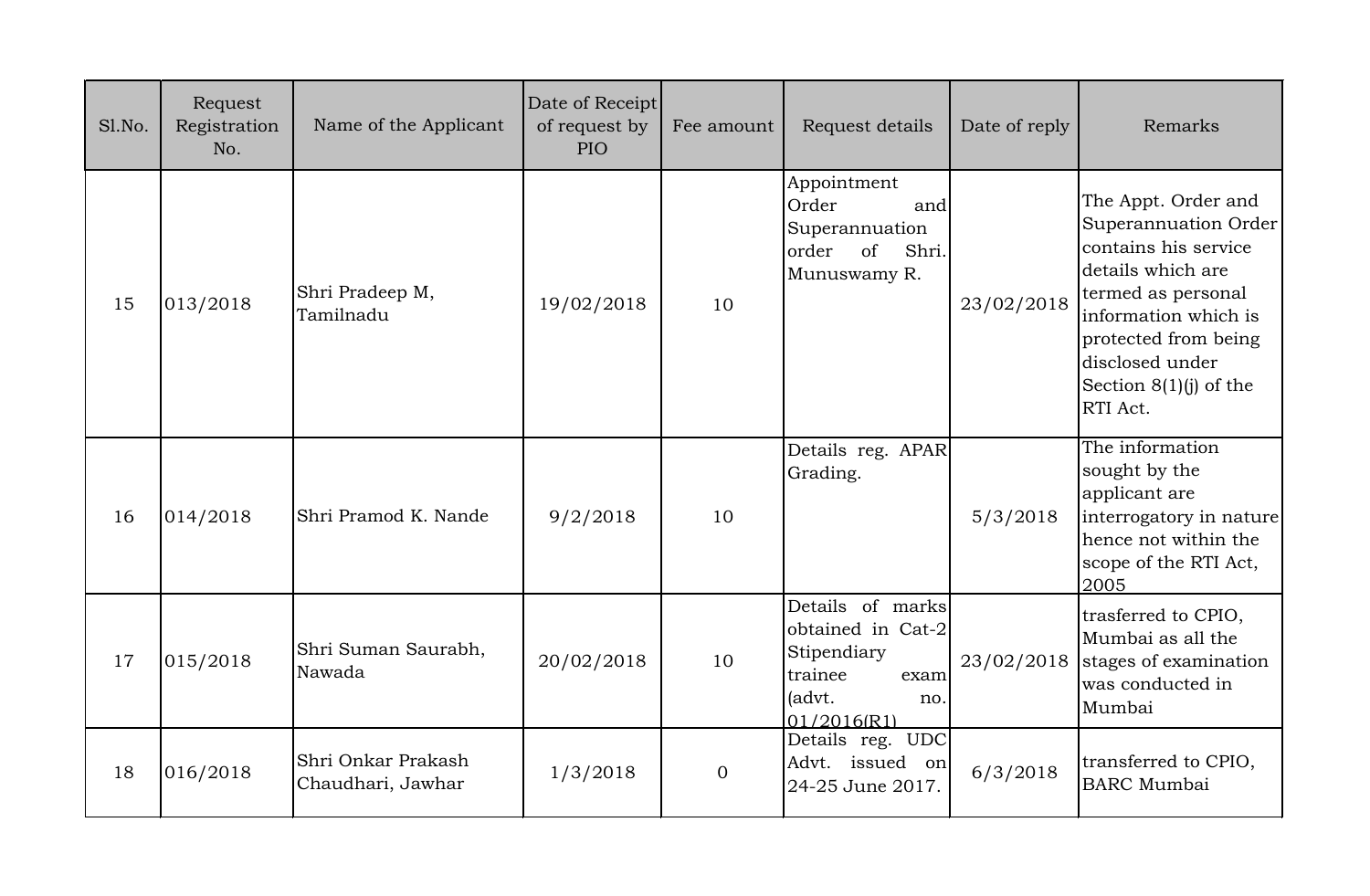| Sl.No. | Request<br>Registration<br>No. | Name of the Applicant          | Date of Receipt<br>of request by<br>PIO | Fee amount | Request details                                                                   | Date of reply | Remarks                                 |
|--------|--------------------------------|--------------------------------|-----------------------------------------|------------|-----------------------------------------------------------------------------------|---------------|-----------------------------------------|
| 19     | 017/2018                       | Shri Rakesh Kumar<br>Tiwari    | 12/3/2018                               | 10         | Cut off marks of<br>mechanical of UR                                              | 16/03/2018    | Request transferred to<br>CPIO, Mumbai. |
| 20     | 018/2018                       | Shri Sandeep H. Vaidhya        | 26/03/2018                              |            | by<br>Letter<br>sent<br>Shri.<br>R.M<br>AFFF,<br>Bhalerao,<br>NRB(T)              |               | Under process                           |
| 21     | 019/2018                       | Shri Sanesh Naram<br>Kulangara | 28/03/2018                              | 10         | Details of all the<br>VACUUM PUMPS<br>Uunder<br>in<br>use<br><b>BARC</b> Tarapur. |               | Under process                           |

\*Application fees has been included in the earlier quarter in which the request was received.